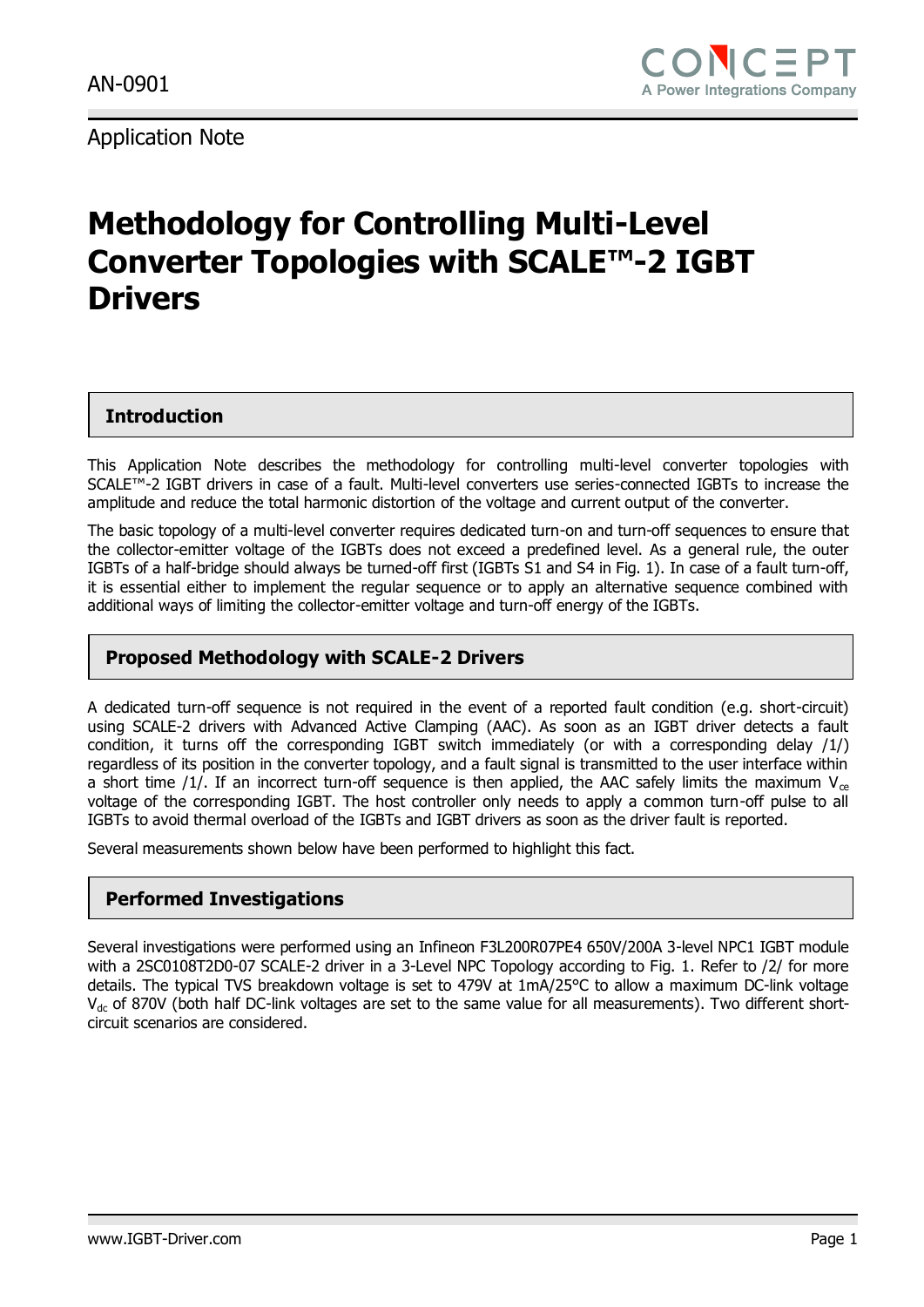

Fig. 1 3-level NPC topology

### **Short Circuit between Middle Point (MP) and Neutral Point (0)**

A short-circuit path is introduced between the middle point MP and the neutral point 0 in the topology of Fig. 1. The measurement shown in Fig. 2 is performed with the maximum DC-link voltage  $V_{dc}$  of 870V.

Initially, all switches are in the off-state (a). IGBT S3 is then turned on (b). The half DC-link voltage of 435V is applied to IGBT S4 ( $V_{ce4}$ ), and no short-circuit current flows. When S4 is turned on (c), the short-circuit current Ic4 increases through S3 and S4 until IGBT S3 desaturates, followed a little later by S4. A dedicated turn-off sequence would require turning off IGBT S4 prior to S3. But S3 is turned off first (d). Without protective measures, the short-circuit current would commutate to the diodes D1 and D2 in Fig. 1, leading to the full DClink voltage of about 870V being applied to S3 ( $V_{ce3}$ ), thus considerably exceeding the maximum IGBT voltage capability. Fig. 2 clearly shows the voltage limitation of  $V_{ce3}$  to a maximum value of 500V during the full turnoff phase (d). When the short-circuit current is completely turned off, the half DC-link voltage of 435V is applied to IGBT S3 (e).



Fig. 2 "Incorrect" turn-off sequence during short circuit between MP and 0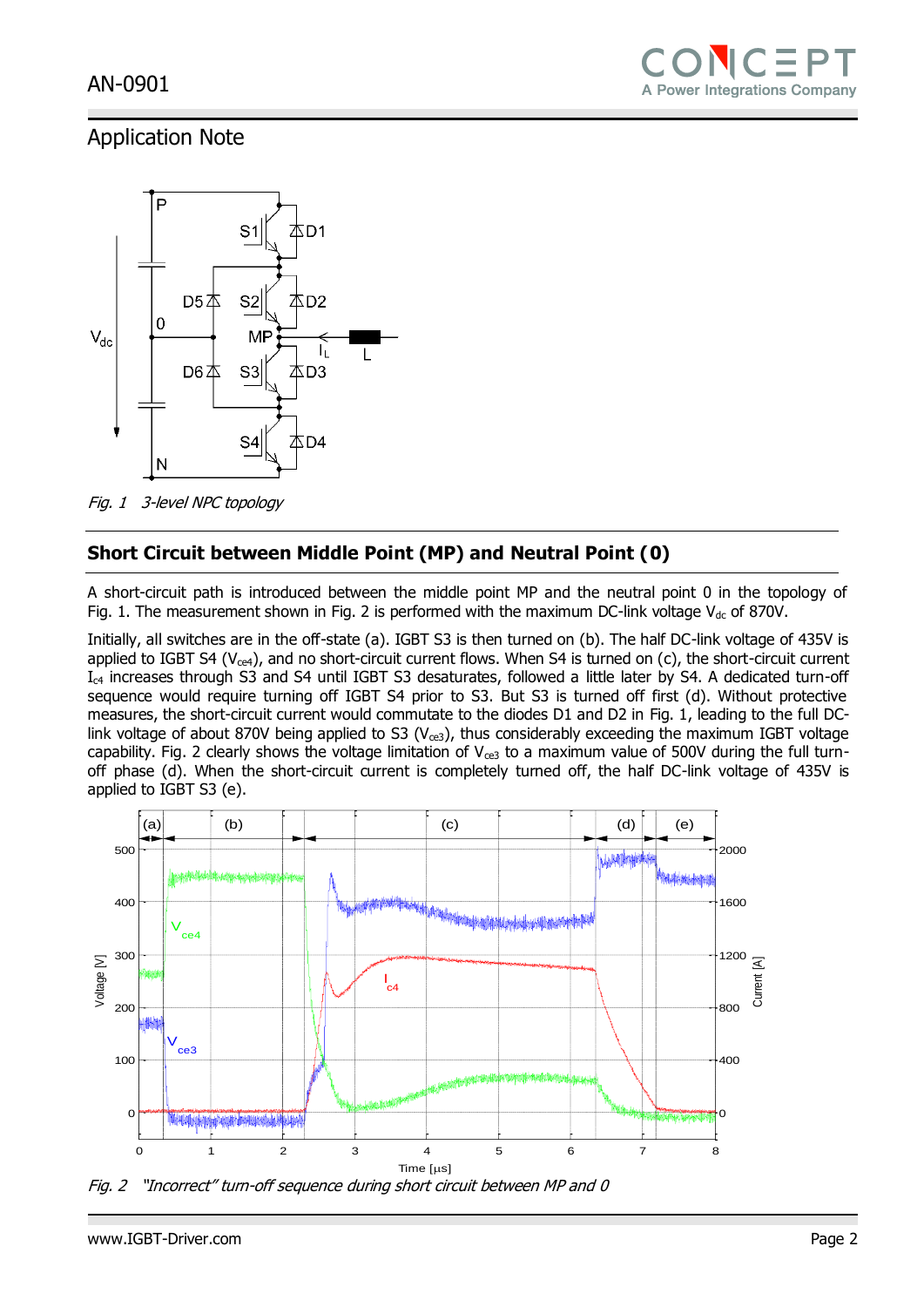### **Short Circuit between Middle Point (MP) and DC-link Plus (P)**

A short-circuit path is now introduced between the middle point MP and the DC-link plus (P) in the topology of Fig. 1. The measurement shown in Fig. 3 is performed with a DC-link voltage  $V_{dc}$  of 550V.

Initially, all switches are in the off-state (a). IGBT S3 is then turned on (b). A short-circuit current  $I_L$  begins to flow from P to MP, flowing further through S3 and D6. Half of the DC-link voltage  $V_{dc}$  is applied to IGBT S4 ( $V_{ce4}$ ). About 1µs later, S4 is turned on (c). The short-circuit current commutates quickly from D6 to S4 (increase of  $I_{c4}$ ). When IGBT S3 desaturates, its current is strongly reduced due to the short-term  $V_{ce3}$  overvoltage (not shown in Fig. 3). As the short-circuit current  $I<sub>L</sub>$  remains relatively stable due to its inductive behavior (the short-circuit path possesses a minimum inductance), a current flow effectively equal to  $I_{L}-I_{c4}$  is produced through diodes D1 and D2 during the entire phases (d), (e) and (f), i.e. the current  $I_{L}$ - $I_{c4}$  is freewheeling through D1 and D2. The full DC-link voltage  $V_{dc}$  is consequently applied between MP and N. AAC safely limits the voltage V<sub>ce3</sub> to about 500V during this time (V<sub>ce3</sub> is higher shortly after the desaturation of S3, but does not exceed IGBT RBSOA). The difference between the DC-link voltage  $V_{dc}$  and  $V_{ce3}$ , approximately equal to 550V-500V=50V, is applied over the stray inductances available between MP, S3, S4 and N, as S4 is still saturated, which leads to a further increase of  $I_{c4}$ , although at a reduced rate (d).

When S4 desaturates (e), the current  $I_{c4}$  stops increasing. A dedicated turn-off sequence would require S4 to be turned off first. In fact, however, S3 is turned off first (f). The effect is almost imperceptible, as shown in Fig. 3. The reason is simple: AAC already limits the  $V_{ce3}$  voltage, which cannot therefore increase any further. The driver tries to reduce the gate-emitter voltage of S3, but the AAC function prevents this action. The IGBT S4 is then turned off (g) and  $I_{c4}$  ramps quickly down to zero. The corresponding V<sub>ce4</sub> voltage is safely limited by the AAC of S4. The initial short-circuit current  $I<sub>L</sub>$  then decreases over time by freewheeling through D1 and D2, as partly shown in Fig. 3 (g).



Fig. 3 "Incorrect" turn-off sequence during short-circuit between MP and P

### **Bibliography**

- /1/ Data sheets of SCALE™-2 drivers, CONCEPT
- /2/ Paper: Safe Driving of Multi-Level Converters Using Sophisticated Gate Driver Technology, PCIM Asia, June 2013